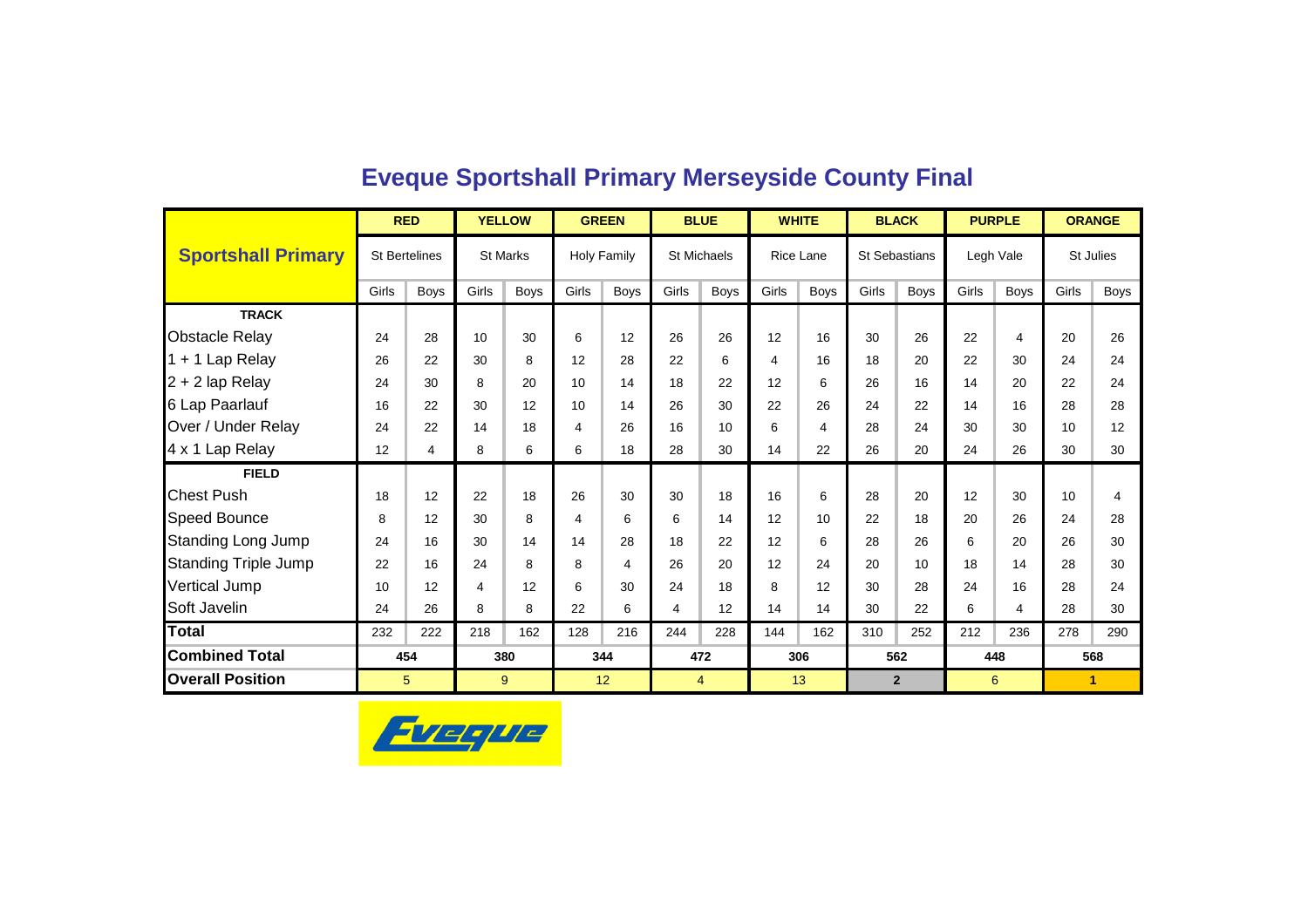### **31 March 2009**

|                             |       | <b>SKY</b>  |       | <b>MAROON</b>             |       | <b>BROWN</b>   |       | <b>PLUM</b>       | <b>SILVER</b> |      |       | <b>DARK GREEN</b> |       | <b>NAVY</b> |       | <b>VIOLET</b> |
|-----------------------------|-------|-------------|-------|---------------------------|-------|----------------|-------|-------------------|---------------|------|-------|-------------------|-------|-------------|-------|---------------|
| <b>Sportshall Primary</b>   |       | St Georges  |       | Our Lady of<br>Walsingham |       | Farnborough Rd |       | <b>Stanton Rd</b> | Overchurch    |      |       | St Bridgets       |       | School 15   |       | School 16     |
|                             | Girls | <b>Boys</b> | Girls | Boys                      | Girls | <b>Boys</b>    | Girls | <b>Boys</b>       | Girls         | Boys | Girls | <b>Boys</b>       | Girls | <b>Boys</b> | Girls | Boys          |
| <b>TRACK</b>                |       |             |       |                           |       |                |       |                   |               |      |       |                   |       |             |       |               |
| <b>Obstacle Relay</b>       | 16    | 18          | 14    | 14                        | 28    | 6              | 8     | 20                | 4             | 8    | 18    | 10                |       |             |       |               |
| 1 + 1 Lap Relay             | 16    | 10          | 16    | 18                        | 10    | 26             | 6     | 4                 | 8             | 16   | 28    | 12                |       |             |       |               |
| 2 + 2 lap Relay             | 4     | 4           | 6     | 28                        | 30    | 28             | 16    | 14                | 28            | 10   | 20    | 8                 |       |             |       |               |
| 6 Lap Paarlauf              | 12    | 6           | 6     | 24                        | 4     | 18             | 18    | 10                | 20            | 8    | 8     | 4                 |       |             |       |               |
| Over / Under Relay          | 18    | 6           | 26    | 28                        | 22    | 16             | 8     | 14                | 20            | 8    | 12    | 20                |       |             |       |               |
| 4 x 1 Lap Relay             | 20    | 12          | 10    | 14                        | 16    | 24             | 4     | 10 <sup>1</sup>   | 18            | 16   | 24    | 8                 |       |             |       |               |
| <b>FIELD</b>                |       |             |       |                           |       |                |       |                   |               |      |       |                   |       |             |       |               |
| <b>Chest Push</b>           | 20    | 8           | 26    | 12                        | 16    | 26             | 6     | 26                | 8             | 22   | 6     | 14                |       |             |       |               |
| Speed Bounce                | 14    | 4           | 18    | 30                        | 28    | 24             | 12    | 22                | 26            | 16   | 18    | 22                |       |             |       |               |
| <b>Standing Long Jump</b>   | 4     | 10          | 10    | 8                         | 22    | 24             | 8     | 18                | 16            | 4    | 20    | 12                |       |             |       |               |
| <b>Standing Triple Jump</b> | 6     | 12          | 4     | 26                        | 14    | 18             | 10    | 22                | 30            | 30   | 16    | 6                 |       |             |       |               |
| <b>Vertical Jump</b>        | 16    | 6           | 12    | 14                        | 26    | 20             | 20    | 24                | 14            | 4    | 20    | 26                |       |             |       |               |
| Soft Javelin                | 20    | 10          | 16    | 24                        | 12    | 20             | 28    | 18                | 20            | 28   | 10    | 18                |       |             |       |               |
| Total                       | 166   | 106         | 164   | 240                       | 228   | 250            | 144   | 202               | 212           | 170  | 200   | 160               |       |             |       |               |
| <b>Combined Total</b>       |       | 272         |       | 404                       | 478   |                |       | 346               | 382           |      |       | 360               |       |             |       |               |
| <b>Overall Position</b>     |       | 14          |       | $\overline{7}$            |       | 3              |       | 11                | 8             |      |       | 10                |       |             |       |               |

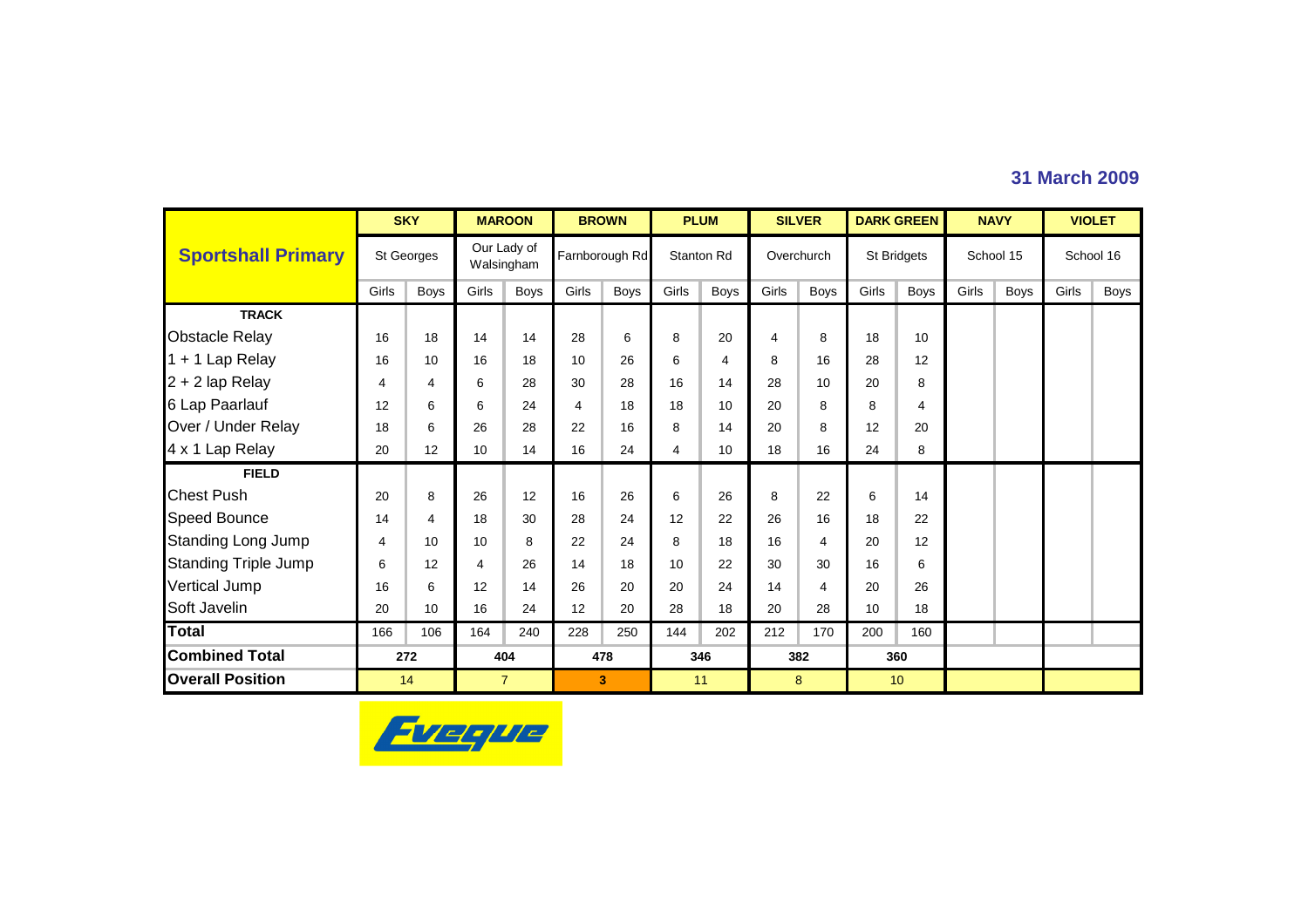| <b>Sportshall</b> |
|-------------------|
|-------------------|

### **Girls Track Events Sportshall**

|               | <b>Girls</b>     |                           | <b>Obstacle Relay</b> |               | 1 + 1 Lap Relay               |                                        | 2 + 2 Lap Relay  |                               | 6 Lap Paarlauf    |                          | Over / Under<br>Relav |                               | 4x1 Lap Relay     |               | <b>Girls</b>     |                         | <b>Chest Push</b>    |                               |                      | <b>Speed Bounce</b> | <b>Standing Long</b> | Jump             | <b>Standing Triple</b> | Jump                         | <b>Vertical Jump</b> |                              |                      | Soft Javelin                 |
|---------------|------------------|---------------------------|-----------------------|---------------|-------------------------------|----------------------------------------|------------------|-------------------------------|-------------------|--------------------------|-----------------------|-------------------------------|-------------------|---------------|------------------|-------------------------|----------------------|-------------------------------|----------------------|---------------------|----------------------|------------------|------------------------|------------------------------|----------------------|------------------------------|----------------------|------------------------------|
| Colour        | Team             | ime (in secs)<br>position | Points<br>sition /    | ime (in secs) | Points<br>osition<br>$\Omega$ | secs)<br>e (in secs<br>position<br>em. | Points<br>sition | Time (in secs) or<br>position | Points<br>osition | ne (in secs)<br>position | osition / Points      | Time (in secs) or<br>position | Position / Points | Colour        | Team             |                         | Best<br>Performances | l Position<br>Points<br>Total | Best<br>Performances | Total / Position    | Performances<br>Best | Total / Position | Performance<br>Best    | Total / Position /<br>Points | Performances<br>Best | Total / Position /<br>Points | Performances<br>Best | Total / Position /<br>Points |
|               |                  |                           | 4                     |               | 3                             |                                        | 4                |                               | 8                 |                          | 4                     |                               | 10                |               |                  |                         | 6.5                  | 17.5                          | 44                   | 128                 | 1.72                 | 5.12             | 4.55                   | 14.73                        | 40                   | 104                          | 12                   | 37                           |
| RED           | St<br>Bertelines | 96.2                      |                       | 28.7          |                               | 59.2                                   |                  | 96                            |                   | 85.6                     |                       | 61.5                          |                   | <b>RED</b>    | St<br>Bertelines | $\overline{\mathbf{2}}$ | 5.75                 | $\overline{7}$                | 44                   | 12                  | 1.78                 | 4                | 4.78                   | 5                            | 33                   | 11                           | 12                   | 4                            |
|               |                  |                           | 24                    |               | 26                            |                                        | 24               |                               | 16                |                          | 24                    |                               | 12                |               |                  | 3                       | 5.25                 | 18                            | 40                   | 8                   | 1.62                 | 24               | 5.4                    | 22                           | 31                   | 10                           | 13                   | 24                           |
|               |                  |                           | 11                    |               | -1                            |                                        | 12               |                               | 1                 |                          | 9                     |                               | 12                |               |                  |                         | 6                    | 18.1                          | 39                   | 154                 | 1.7                  | 5.48             | 4.4                    | 14.76                        | 26                   | 91                           | 9                    | 32                           |
| <b>YELLOW</b> | Marks            | 102.4                     |                       | 27.5          |                               | 63.8                                   |                  | 88.1                          |                   | 87.3                     |                       | 62.7                          |                   | <b>YELLOW</b> | Marks            | $\mathbf{2}$            | 5.6                  | 5                             | 59                   | $\mathbf 1$         | 1.94                 | $\mathbf 1$      | 4.48                   | 4                            | 33                   | 14                           | 14                   | 12                           |
|               | 5                |                           | 10                    |               | 30                            |                                        | 8                |                               | 30                |                          | 14                    |                               | 8                 |               | 5                | 3                       | 6.5                  | 22                            | 56                   | 30                  | 1.84                 | 30               | 5.88                   | 24                           | 32                   | 4                            | 9                    | $\bf{8}$                     |
|               | Family           |                           | 13                    |               | 10                            |                                        | 11               |                               | 11                |                          | 14                    |                               | 13                |               | Family           |                         | 6.5                  | 18.5                          | 35                   | 115                 | 1.64                 | 4.82             | 4.16                   | 13.5                         | 35                   | 102                          | 14                   | 36                           |
| <b>GREEN</b>  |                  | 104.9                     |                       | 30            |                               | 63.4                                   |                  | 97.5                          |                   | 94.5                     |                       | 62.8                          |                   | <b>GREEN</b>  |                  | $\overline{2}$          | 5.75                 | 3                             | 38                   | 14                  | 1.58                 | 9                | 4.67                   | 12                           | 40                   | 13                           | 13                   | 5                            |
|               | ₹е               |                           | 6                     |               | 12                            |                                        | 10               |                               | 10                |                          | 4                     |                               | 6                 |               | Нoly             | 3                       | 6.25                 | 26                            | 42                   | 4                   | 1.6                  | 14               | 4.67                   | 8                            | 27                   | $6\phantom{1}6$              | 9                    | 22                           |
|               | Michaels         |                           | 3                     |               | 5                             |                                        | 7                |                               | 3                 |                          | 8                     |                               | $\mathbf{2}$      |               | Michaels         |                         | 5.6                  | 19.35                         | 38                   | 126                 | 1.7                  | 4.9              | 4.82                   | 15.24                        | 31                   | 121                          | 9                    | 27.75                        |
| <b>BLUE</b>   |                  | 95.7                      |                       | 29            |                               | 60.6                                   |                  | 91.6                          |                   | 86.6                     |                       | 57.6                          |                   | <b>BLUE</b>   |                  | $\mathbf{2}$            | 7.5                  | $\mathbf 1$                   | 43                   | 13                  | 1.48                 | 7                | 5.06                   | 3                            | 43                   | 4                            | 9                    | 14                           |
|               | ö                |                           | 26                    |               | 22                            |                                        | 18               |                               | 26                |                          | 16                    |                               | 28                |               | ö                | 3                       | 6.25                 | 30                            | 45                   | 6                   | 1.72                 | 18               | 5.36                   | 26                           | 47                   | 24                           | 9.75                 | 4                            |
|               |                  |                           | 10                    |               | 14                            |                                        | 10               |                               | 5                 |                          | 13                    |                               | 9                 |               | Lane             |                         | 5.75                 | 17.25                         | 35                   | 129                 | 1.62                 | 4.76             | 5.4                    | 13.68                        | 33                   | 103                          | 11                   | 34.75                        |
| <b>WHITE</b>  | Rice Lane        | 101.7                     |                       | 31.7          |                               | 62.8                                   |                  | 92.8                          |                   | 91.9                     |                       | 60.03                         |                   | <b>WHITE</b>  | Rice             | $\mathbf{2}$            | 6.25                 | 8                             | 44                   | 10                  | 1.44                 | 10               | 3.92                   | 10                           | 40                   | 12                           | 11.5                 | 9                            |
|               |                  |                           | 12                    |               | 4                             |                                        | 12               |                               | 22                |                          | 6                     |                               | 14                |               |                  | 3                       | 5.25                 | 16                            | 50                   | 12                  | 1.7                  | 12               | 4.36                   | 12                           | 30                   | 8                            | 12.25                | 14                           |
|               |                  |                           | 1                     |               | 7                             |                                        | 3                |                               | 4                 |                          | 2                     |                               | 3                 |               |                  |                         | 6.25                 | 19.25                         | 53                   | 147                 | 1.8                  | 5.24             | 5.64                   | 14.71                        | 40                   | 132                          | 15                   | 45.5                         |
| <b>BLACK</b>  | Sebastians<br>55 | 92.8                      |                       | 29.2          |                               | 58.8                                   |                  | 92.7                          |                   | 83.3                     |                       | 57.8                          |                   | <b>BLACK</b>  | St<br>Sebastians | $\mathbf{2}$            | 6.75                 | $\mathbf{2}$                  | 42                   | 5                   | 1.68                 | $\mathbf{2}$     | 4.62                   | 6                            | 45                   | $\mathbf 1$                  | 16                   | $\mathbf{1}$                 |
|               |                  |                           | 30                    |               | 18                            |                                        | 26               |                               | 24                |                          | 28                    |                               | 26                |               |                  | 3                       | 6.25                 | 28                            | 52                   | 22                  | 1.76                 | 28               | 4.45                   | 20                           | 47                   | 30                           | 14.5                 | 30                           |
|               | Legh Vale        |                           | 5                     |               | 5                             |                                        | 9                |                               | 9                 |                          | 1                     |                               | 4                 |               | Legh Vale        |                         | 5                    | 17                            | 49                   | 145                 | 1.6                  | 4.66             | 4.1                    | 14.42                        | 42                   | 121                          | 8                    | 28.75                        |
| PURPLE        |                  | 96.9                      |                       | 29            |                               | 62.4                                   |                  | 96.4                          |                   | 82.2                     |                       | 59.2                          |                   | <b>PURPLE</b> |                  | $\mathbf{2}$            | 6                    | 10                            | 51                   | 6                   | 1.62                 | 13               | 4.72                   | 7                            | 38                   | 4                            | 11.5                 | 13                           |
|               |                  |                           | 22                    |               | 22                            |                                        | 14               |                               | 14                |                          | 30                    |                               | 24                |               |                  | 3                       | 6                    | 12                            | 45                   | 20                  | 1.44                 | 6                | 5.6                    | 18                           | 41                   | 24                           | 9.25                 | $6\phantom{1}$               |
| ORANGE        | Julies           |                           | 6                     |               | Δ                             |                                        | 5                |                               | 2                 |                          | 11                    |                               |                   | ORANGE        | Julies           |                         | 5.75                 | 16                            | 52                   | 148                 | 1.88                 | 5.22             | 5.2                    | 16.22                        | 44                   | 125                          | 15                   | 38                           |
|               | ö                | 97.7                      |                       | 28.8          |                               | 59.5                                   |                  | 90.3                          |                   | 90.2                     |                       | 57.4                          |                   |               | の                | $\mathbf{2}$            | 5                    | 11                            | 46                   | 4                   | 1.64                 | 3                | 5.22                   | $\mathbf{2}$                 | 38                   | $\mathbf{2}$                 | 11                   | $\mathbf{2}$                 |
|               |                  |                           | 20                    |               | 24                            |                                        | 22               |                               | 28                |                          | 10                    |                               | 30                |               |                  | 3                       | 5.25                 | 10                            | 50                   | 24                  | 1.7                  | 26               | 5.8                    | 28                           | 43                   | 28                           | 12                   | 28                           |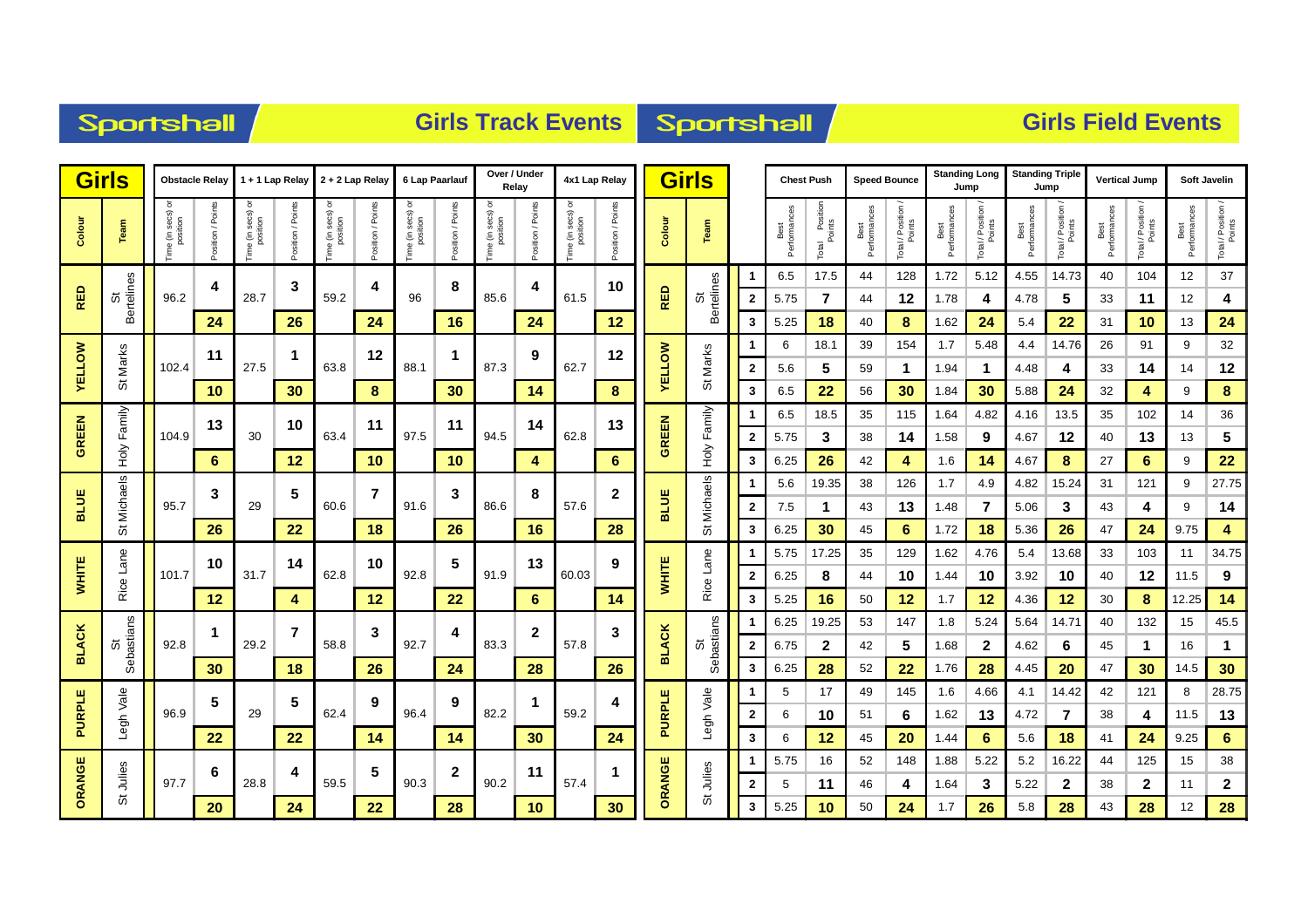| <b>Sportshall</b> |
|-------------------|
|-------------------|

### **Girls Track Events Sportshall**

| <b>Girls</b>         |                               |                           | <b>Obstacle Relay</b> |                               | 1 + 1 Lap Relay       |                                              | $2 + 2$ Lap Relay | 6 Lap Paarlauf                |                             | Over / Under<br>Relay                                                          |                  |                               | 4x1 Lap Relay     |                      | <b>Girls</b>             |                         |                      | <b>Chest Push</b>             |                      | <b>Speed Bounce</b>          | <b>Standing Long</b> | Jump                         | <b>Standing Triple</b> | Jump                 |                      | <b>Vertical Jump</b> |                      | Soft Javelin                 |
|----------------------|-------------------------------|---------------------------|-----------------------|-------------------------------|-----------------------|----------------------------------------------|-------------------|-------------------------------|-----------------------------|--------------------------------------------------------------------------------|------------------|-------------------------------|-------------------|----------------------|--------------------------|-------------------------|----------------------|-------------------------------|----------------------|------------------------------|----------------------|------------------------------|------------------------|----------------------|----------------------|----------------------|----------------------|------------------------------|
| Colour               | Team                          | ime (in secs)<br>position | osition / Points      | e (in secs)<br>position<br>ρe | osition / Points<br>Δ | secs) or<br>e (in secs<br>position<br>e<br>E | osition / Point   | Time (in secs) or<br>position | osition / Point<br>$\alpha$ | secs)<br>position<br>$\tilde{\varepsilon}$<br>$\pmb{\mathsf{\scriptstyle{0}}}$ | osition / Points | Fime (in secs) or<br>position | Position / Points | Colour               | Team                     |                         | Best<br>Performances | l Position<br>Points<br>Total | Best<br>Performances | Total / Position /<br>Points | Performances<br>Best | Total / Position /<br>Points | Performance<br>Best    | otal / Position      | Best<br>Performances | Total / Position /   | Best<br>Performances | Total / Position /<br>Points |
|                      | Georges                       |                           | 8                     |                               | 8                     |                                              | 14                |                               | 10                          |                                                                                | $\overline{7}$   |                               | 6                 |                      | $\pmb{\mathit{w}}$       |                         | 6.5                  | 17.75                         | 40                   | 134                          | 1.52                 | 4.62                         | 4.54                   | 13.4                 | 33                   | 116                  | 8.5                  | 35.75                        |
| <b>SKY</b>           |                               | 99.4                      |                       | 29.4                          |                       | 64.6                                         |                   | 96.7                          |                             | 86.5                                                                           |                  | 59.7                          |                   | <b>SKY</b>           | Georges                  | $\overline{\mathbf{2}}$ | 6                    | 6                             | 44                   | 9                            | 1.68                 | 14                           | 4.4                    | 13                   | 37                   | 8                    | 12.5                 | $\bf 6$                      |
|                      | ö                             |                           | 16                    |                               | 16                    |                                              | 4                 |                               | 12                          |                                                                                | 18               |                               | 20                |                      | ŏ                        | 3                       | 5.25                 | 20                            | 50                   | 14                           | 1.42                 | 4                            | 4.46                   | 6                    | 46                   | 16                   | 14.75                | 20                           |
|                      | ㅎ<br>Our Lady of<br>Walsingha |                           | 9                     |                               | 8                     |                                              | 13                |                               | 13                          |                                                                                | 3                |                               | 11                |                      | Our Lady of<br>Walsingha |                         | 6.5                  | 18.5                          | 47                   | 140                          | 1.62                 | 4.74                         | 4.4                    | 13.05                | 39                   | 109                  | 13                   | 35                           |
| <b>MAROON</b>        |                               | 99.9                      |                       | 29.4                          |                       | 64.5                                         |                   | 99.7                          |                             | 84.4                                                                           |                  | 62                            |                   | <b>MAROON</b>        |                          | $\overline{2}$          | 5.75                 | 3                             | 50                   | $\overline{7}$               | 1.5                  | 11                           | 4.15                   | 14                   | 35                   | 10                   | 10.5                 | $\bf 8$                      |
|                      |                               |                           | 14                    |                               | 16                    |                                              | 6                 |                               | 6                           |                                                                                | 26               |                               | 10                |                      |                          | 3                       | 6.25                 | 26                            | 43                   | 18                           | 1.62                 | 10                           | 4.5                    | 4                    | 35                   | 12                   | 11.5                 | 16                           |
|                      | Farnboroug<br>h Rd            |                           | $\mathbf{2}$          |                               | 11                    |                                              | 1                 |                               | 14                          |                                                                                | 5                |                               | 8                 |                      | Famboroug<br>h Rd        |                         | 6.25                 | 17.25                         | 52                   | 151                          | 1.6                  | 5.06                         | 4.7                    | 13.82                | 43                   | 124                  | 12                   | 34.5                         |
| <b>BROWN</b>         |                               | 93.8                      |                       | 30.5                          |                       | 57.9                                         |                   | 100.8                         |                             | 85.8                                                                           |                  | 60.01                         |                   | <b>BROWN</b>         |                          | $\mathbf{2}$            | 5.5                  | 8                             | 51                   | $\mathbf{2}$                 | 1.78                 | 5                            | 4.62                   | 9                    | 41                   | 3                    | 10                   | 10                           |
|                      |                               |                           | 28                    |                               | 10                    |                                              | 30                |                               | 4                           |                                                                                | 22               |                               | 16                |                      |                          | $\mathbf{3}$            | 5.5                  | 16                            | 48                   | 28                           | 1.68                 | 22                           | 4.5                    | 14                   | 40                   | 26                   | 12.5                 | 12                           |
|                      | Stanton Rd                    | 103.7                     | 12                    | 31.6                          | 13                    | 61.4                                         | 8                 | 94.7                          | $\overline{7}$              | 91.4                                                                           | 12               | 65.3                          | 14                | <b>PLUM</b>          | Stanton Rd               |                         | 5.25                 | 15.25                         | 42                   | 129                          | 1.6                  | 4.7                          | 4.05                   | 13.65                | 32                   | 119                  | 13                   | 38                           |
| <b>PLUM</b>          |                               |                           | 8                     |                               | 6                     |                                              |                   |                               | 18                          |                                                                                | 8                |                               |                   |                      |                          | $\mathbf{2}$            | 4.75                 | 13<br>6                       | 47                   | 10                           | 1.78                 | 12                           | 5                      | 11                   | 34                   | 6                    | 12<br>13             | $\mathbf{2}$<br>28           |
|                      |                               |                           |                       |                               |                       |                                              | 16                |                               |                             |                                                                                |                  |                               | 4                 |                      |                          | 3                       | 5.25<br>4.6          | 15.35                         | 40<br>49             | 12<br>150                    | 1.32<br>1.48         | 8<br>4.86                    | 4.6<br>5.6             | 10<br>16.25          | 53<br>44             | 20<br>110            | 11                   | 35.75                        |
| <b>SILVER</b>        |                               | 106.7                     | 14                    | 30.8                          | 12                    | 58.4                                         | 2                 | 93.5                          | 6                           | 86                                                                             | 6                | 59.9                          | 7                 | <b>SILVER</b>        |                          | $\mathbf{2}$            | 5                    | 12                            | 46                   | 3                            | 1.78                 | 8                            | 4.85                   | $\blacktriangleleft$ | 28                   | 9                    | 12.5                 | $\bf 6$                      |
|                      | Overchurch                    |                           | 4                     |                               | 8                     |                                              | 28                |                               | 20                          |                                                                                | 20               |                               | 18                |                      | Overchurch               | 3                       | 5.75                 | 8                             | 55                   | 26                           | 1.6                  | 16                           | 5.8                    | 30                   | 38                   | 14                   | 12.25                | 20                           |
|                      |                               |                           |                       |                               |                       |                                              |                   |                               |                             |                                                                                |                  |                               |                   |                      |                          |                         | 5.25                 | 15.25                         | 47                   | 140                          | 1.76                 | 4.98                         | 5.3                    | 13.93                | 43                   | 119                  | 13                   | 32.5                         |
| <b>DARK</b><br>GREEN | <b>Bridgets</b>               | 98.3                      | 7                     | 28.6                          | 2                     | 60                                           | 6                 | 99.4                          | 12                          | 88.5                                                                           | 10               | 59.2                          | 4                 | <b>DARK</b><br>GREEN | <b>Bridgets</b>          | $\overline{\mathbf{2}}$ | 5.5                  | 13                            | 49                   | 7                            | 1.74                 | 6                            | 4.13                   | 8                    | 40                   | 6                    | 9.5                  | 11                           |
|                      | ö                             |                           | 18                    |                               | 28                    |                                              | 20                |                               | 8                           |                                                                                | 12               |                               | 24                |                      | ö                        | 3                       | 4.5                  | 6                             | 44                   | 18                           | 1.48                 | 20                           | 4.5                    | 16                   | 36                   | 20                   | 10                   | 10                           |
|                      | 45                            |                           |                       |                               |                       |                                              |                   |                               |                             |                                                                                |                  |                               |                   |                      | 45                       |                         |                      | 0                             |                      | 0                            |                      | $\mathbf 0$                  |                        | 0                    |                      | $\mathbf 0$          |                      | $\mathbf 0$                  |
| <b>NAVY</b>          | School                        |                           | $\bf{0}$              |                               | 0                     |                                              | 0                 |                               | $\bf{0}$                    |                                                                                | 0                |                               | 0                 | NAVY                 | School                   | $\overline{2}$          |                      | 0                             |                      | 0                            |                      | $\bf{0}$                     |                        | 0                    |                      | $\bf{0}$             |                      | $\bf{0}$                     |
|                      |                               |                           | $\mathbf{0}$          |                               | $\mathbf{0}$          |                                              | $\mathbf{0}$      |                               | $\mathbf{0}$                |                                                                                | $\mathbf{0}$     |                               | $\mathbf{0}$      |                      |                          | 3                       |                      | $\bf{0}$                      |                      | $\bf{0}$                     |                      | $\mathbf{0}$                 |                        | $\bf{0}$             |                      | $\bf{0}$             |                      | $\bf{0}$                     |
|                      | 9                             |                           |                       |                               | 0                     |                                              |                   |                               |                             |                                                                                |                  |                               |                   |                      | $\frac{6}{5}$            |                         |                      | $\mathbf 0$                   |                      | $\mathbf 0$                  |                      | $\mathbf 0$                  |                        | 0                    |                      | $\mathbf 0$          |                      | $\mathbf 0$                  |
| <b>VIOLET</b>        | School                        |                           | $\bf{0}$              |                               |                       |                                              | 0                 |                               | 0                           |                                                                                | 0                |                               | 0                 | VIOLET               | School                   | $\mathbf{2}$            |                      | 0                             |                      | 0                            |                      | 0                            |                        | 0                    |                      | 0                    |                      | $\mathbf 0$                  |
|                      |                               |                           | $\mathbf{0}$          |                               | $\mathbf{0}$          |                                              | $\mathbf{0}$      |                               | $\mathbf{0}$                |                                                                                | $\mathbf{0}$     |                               | $\mathbf{0}$      |                      |                          | $\mathbf{3}$            |                      | $\mathbf{0}$                  |                      | $\mathbf{0}$                 |                      | $\mathbf{0}$                 |                        | $\bf{0}$             |                      | $\bf{0}$             |                      | $\mathbf{0}$                 |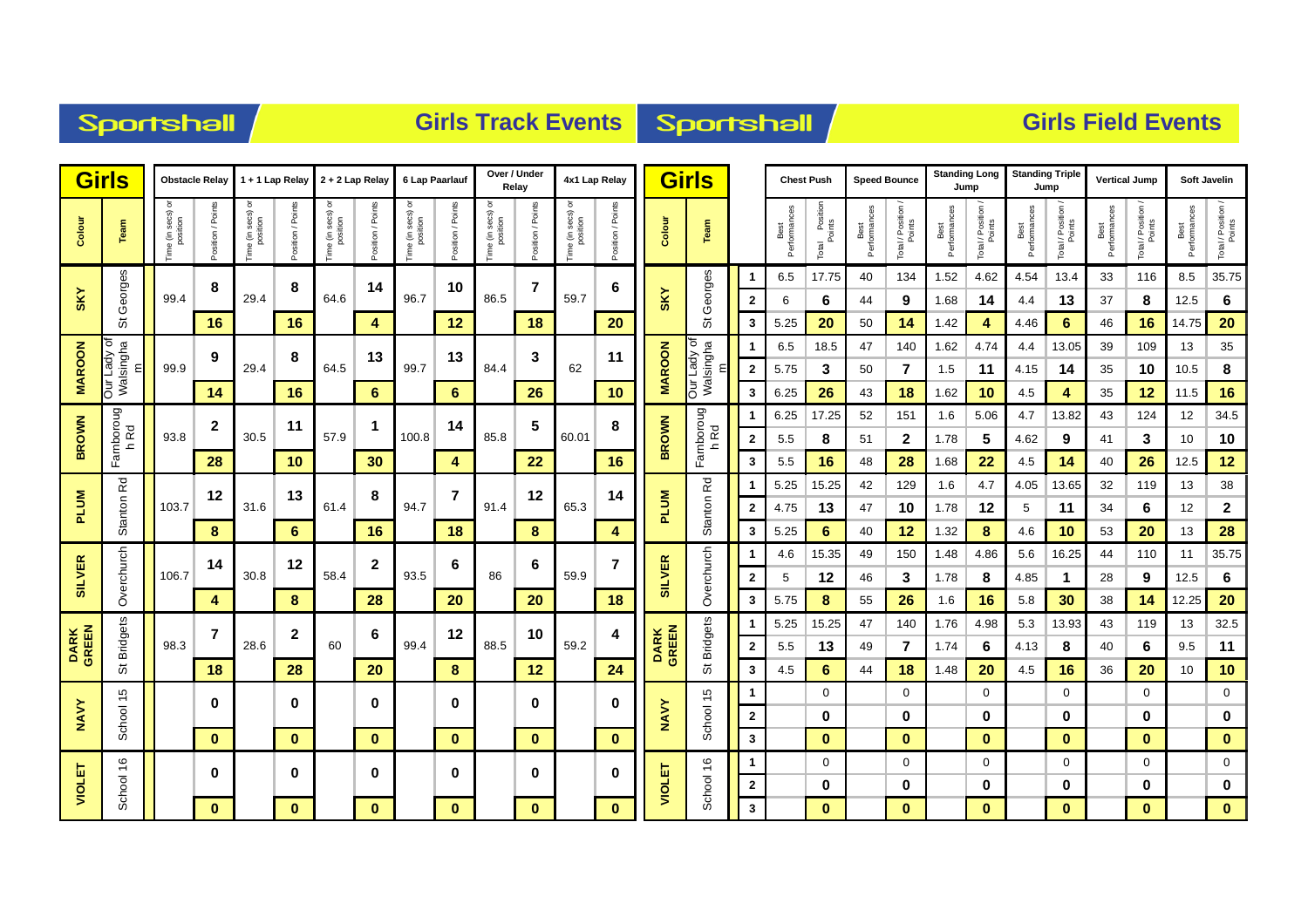| Sportshall |  |  |
|------------|--|--|
|            |  |  |

# **Boys Track Events Boys Track Events**

|               | <b>Boys</b>      |                               | <b>Obstacle Relay</b> |                         | 1 + 1 Lap Relay    |                  | $2 + 2$ Lap Relay | 6 Lap Paarlauf                  |              | Over / Under                   | Relay           |                            | 4x1 Lap Relay     |               | <b>Boys</b>            |              |                   | <b>Chest Push</b>          |                      | <b>Speed Bounce</b>        | <b>Standing Long</b><br>Jump |                  | <b>Standing Triple</b> | Jump        | <b>Vertical Jump</b> |                  |                      | Soft Javelin                 |
|---------------|------------------|-------------------------------|-----------------------|-------------------------|--------------------|------------------|-------------------|---------------------------------|--------------|--------------------------------|-----------------|----------------------------|-------------------|---------------|------------------------|--------------|-------------------|----------------------------|----------------------|----------------------------|------------------------------|------------------|------------------------|-------------|----------------------|------------------|----------------------|------------------------------|
| Colour        | Team             | secs)<br>position<br>me (in : | sition / Point        | e (in secs)<br>position | /Points<br>osition | secs)<br>έ<br>em | / Poin<br>sition  | e (in secs) or<br>position<br>ወ | / Poin       | e (in secs) o<br>position<br>e | osition / Point | ne (in secs) o<br>position | Position / Points | Colour        | Team                   |              | Best<br>Performan | Position<br>Points<br>otal | Performances<br>Best | Total / Position<br>Points | Best<br>Performances         | Total / Position | Performar<br>Best      | Total / Pos | Performance<br>Best  | Total / Position | Performances<br>Best | Total / Position /<br>Points |
|               |                  |                               | $\mathbf{2}$          |                         | 5                  |                  | 1                 |                                 | 5            |                                | 5               |                            | 14                |               |                        |              | 6.75              | 18                         | 38                   | 131                        | 1.76                         | 5.26             | 4.98                   | 15.53       | 33                   | 117              | 20.5                 | 53.5                         |
| RED           | St<br>Bertelines | 92.8                          |                       | 28                      |                    | 52.5             |                   | 88                              |              | 81.1                           |                 | 60.2                       |                   | <b>RED</b>    | <b>Bertelines</b><br>ö | $\mathbf{2}$ | 6.25              | 10                         | 45                   | 10                         | 1.7                          | 8                | 5.54                   | 8           | 38                   | 10               | 19                   | $\mathbf{3}$                 |
|               |                  |                               | 28                    |                         | 22                 |                  | 30                |                                 | 22           |                                | 22              |                            | 4                 |               |                        | 3            | 5                 | 12                         | 48                   | 12                         | 1.8                          | 16               | 5.01                   | 16          | 46                   | 12               | 14                   | 26                           |
|               |                  |                               | 1                     |                         | 12                 |                  | 6                 |                                 | 10           |                                | $\overline{7}$  |                            | 13                |               |                        |              | 5.25              | 19                         | 38                   | 123                        | 1.8                          | 5.22             | 5.81                   | 14.89       | 35                   | 117              | 11                   | 45                           |
| <b>YELLOW</b> | St Marks         | 91.5                          |                       | 29.1                    |                    | 56.3             |                   | 89.3                            |              | 81.5                           |                 | 59.64                      |                   | <b>VELLOW</b> | St Marks               | $\mathbf{2}$ | 6.5               | $\overline{7}$             | 43                   | 12                         | 1.8                          | 9                | 4.1                    | 12          | 37                   | 10               | 14.5                 | 12                           |
|               |                  |                               | 30                    |                         | 8                  |                  | 20                |                                 | 12           |                                | 18              |                            | $6\phantom{a}$    |               |                        | 3            | 7.25              | 18                         | 42                   | 8                          | 1.62                         | 14               | 4.98                   | 8           | 45                   | 12               | 19.5                 | 8                            |
|               | Family           |                               | 10                    |                         | $\mathbf{2}$       |                  | 9                 |                                 | 9            |                                | 3               |                            | $\overline{7}$    |               | Family                 |              | 6.75              | 20.25                      | 36                   | 120                        | 1.68                         | 5.72             | 5.18                   | 14.32       | 46                   | 140              | 13                   | 43.5                         |
| GREEN         |                  | 96.5                          |                       | 27.5                    |                    | 57.2             |                   | 89.1                            |              | 78.4                           |                 | 57.1                       |                   | GREEN         | ₹Ф                     | $\mathbf{2}$ |                   | $\mathbf 1$                | 42                   | 13                         | 1.84                         | $\mathbf{2}$     | 4.78                   | 14          | 48                   | -1               | 14.5                 | 13                           |
|               | ÝоН              |                               | 12                    |                         | 28                 |                  | 14                |                                 | 14           |                                | 26              |                            | 18                |               |                        | 3            | 6.5               | 30                         | 42                   | 6                          | 2.2                          | 28               | 4.36                   | 4           | 46                   | 30               | 16                   | 6                            |
|               | Michaels         |                               | 3                     |                         | 13                 |                  | 5                 |                                 | 1            |                                | 11              |                            |                   |               | Michaels               |              | 6.25              | 19                         | 48                   | 137                        | 1.8                          | 5.42             | 4.95                   | 16.01       | 43                   | 126              | 17.3                 | 45.3                         |
| <b>BLUE</b>   |                  | 93.3                          |                       | 29.3                    |                    | 56               |                   | 85.2                            |              | 83.1                           |                 | 53.6                       |                   | <b>BLUE</b>   |                        | $\mathbf{2}$ | 6.5               | $\overline{7}$             | 41                   | 9                          | 1.88                         | 5                | 5.76                   | 6           | 39                   | $\overline{7}$   | 11.5                 | 10                           |
|               | ö                |                               | 26                    |                         | 6                  |                  | 22                |                                 | 30           |                                | 10              |                            | 30                |               | ö                      | 3            | 6.25              | 18                         | 48                   | 14                         | 1.74                         | 22               | 5.3                    | 20          | 44                   | 18               | 16.5                 | 12 <sub>2</sub>              |
|               |                  |                               | 8                     |                         | 8                  |                  | 13                |                                 | 3            |                                | 14              |                            | 5                 |               |                        | 1            | 5.75              | 17.25                      | 39                   | 126                        | 1.78                         | 4.94             | 5.53                   | 16.53       | 43                   | 117              | 17.25                | 47.75                        |
| <b>WHITE</b>  | Rice Lane        | 95.6                          |                       | 28.8                    |                    | 59.4             |                   | 86.5                            |              | 86.8                           |                 | 55.5                       |                   | <b>WHITE</b>  | Rice Lane              | $\mathbf{2}$ | 5.25              | 13                         | 43                   | 11                         | 1.48                         | 13               | 5.65                   | 4           | 34                   | 10               | 12                   | 9                            |
|               |                  |                               | 16                    |                         | 16                 |                  | 6                 |                                 | 26           |                                | 4               |                            | 22                |               |                        | 3            | 6.25              | 6                          | 44                   | 10                         | 1.68                         | 6                | 5.35                   | 24          | 40                   | 12               | 18.5                 | 14                           |
|               |                  |                               | 3                     |                         | 6                  |                  | 8                 |                                 | 5            |                                | 4               | 56.4                       | 6                 |               |                        |              | 6.5               | 19.25                      | 48                   | 140                        | 1.9                          | 5.56             | 5.33                   | 15.36       | 46                   | 133              | 20.5                 | 51                           |
| <b>BLACK</b>  | Sebastians<br>55 | 93.3                          |                       | 28.1                    |                    | 56.7             |                   | 88                              |              | 79.4                           |                 |                            |                   | <b>BLACK</b>  | Sebastians<br>の        | $\mathbf{2}$ | 5.75              | 6                          | 51                   | $\overline{7}$             | 1.9                          | 3                | 5.16                   | 11          | 43                   | $\mathbf{2}$     | 17.5                 | 5                            |
|               |                  |                               | 26                    |                         | 20                 |                  | 16                |                                 | 22           |                                | 24              |                            | 20                |               |                        | 3            | 6.75              | 20<br>20.25                | 41<br>45             | 18<br>151                  | 1.76<br>1.82                 | 26<br>5.32       | 4.87<br>5.3            | 10<br>15.52 | 44<br>41             | 28<br>125        | 13<br>13             | 22<br>42.75                  |
| PURPLE        |                  | 100.8                         | 14                    | 26.8                    |                    | 56.3             | 6                 | 88.6                            | 8            | 75.9                           |                 | 53.9                       | 3                 | <b>PURPLE</b> |                        | $\mathbf{2}$ | 6.5               |                            | 47                   | 3                          | 1.94                         |                  | 5.11                   | 9           | 41                   | 8                | 18.25                | 14                           |
|               | Legh Vale        |                               | 4                     |                         | 30                 |                  | 20                |                                 | 16           |                                | 30 <sub>o</sub> |                            | 26                |               | Legh Vale              | 3            |                   | 1<br>30                    | 59                   | 26                         | 1.56                         | 6<br>20          | 5.11                   | 14          | 43                   | 16               | 11.5                 |                              |
|               |                  |                               |                       |                         |                    |                  |                   |                                 |              |                                |                 |                            |                   |               |                        |              | 6                 | 17                         | 48                   | 152                        | $\overline{2}$               | 5.75             | 5                      | 16.78       | 40                   | 129              | 17                   | 56.5                         |
| ORANGE        | Julies           | 93.3                          | 3                     | 27.8                    | Δ                  | 55.3             | 4                 | 85.5                            | $\mathbf{2}$ | 82.9                           | 10              | 53.6                       |                   | ORANGE        | Julies                 | $\mathbf{2}$ | 6.25              | 14                         | 53                   | $\mathbf{2}$               | 1.99                         | $\mathbf 1$      | 5.88                   | 1           | 46                   | 4                | 19                   | 1                            |
|               | ö                |                               | 26                    |                         | 24                 |                  | 24                |                                 | 28           |                                | 12 <sub>2</sub> |                            | 30                |               | の                      | 3            | 4.75              | 4                          | 51                   | 28                         | 1.76                         | 30               | 5.9                    | 30          | 43                   | 24               | 20.5                 | 30                           |
|               |                  |                               |                       |                         |                    |                  |                   |                                 |              |                                |                 |                            |                   |               |                        |              |                   |                            |                      |                            |                              |                  |                        |             |                      |                  |                      |                              |